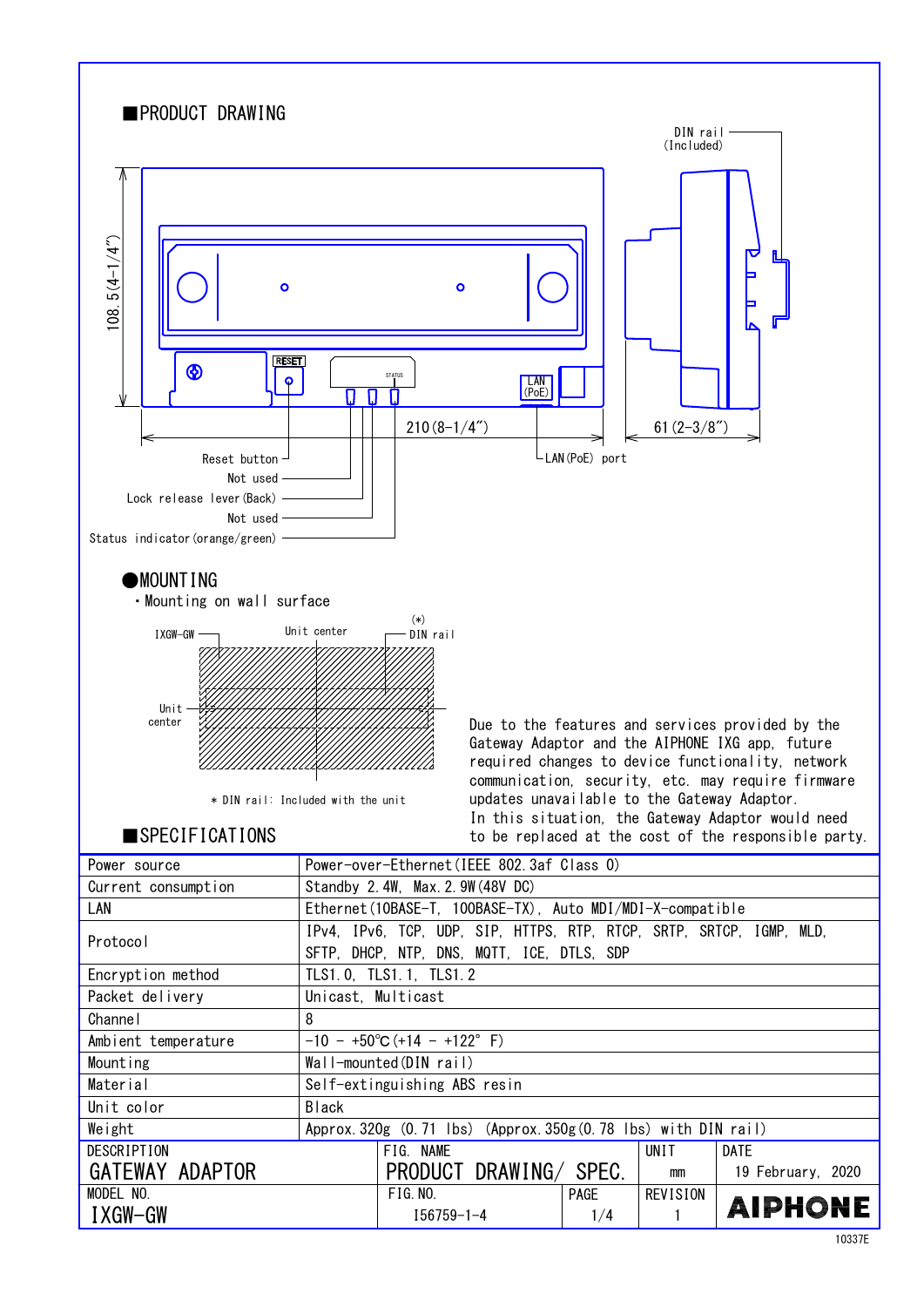

# ■RESTRICTIONS

- A PoE-compatible switch must be used as the switch (hub) for station connection. ●
- A computer is required to make system settings. ●
- IXG system can be configured in "IXG Support Tool" application. ● Do not register unused units in the address list. If unused units are present in the address list, system performance will degrade.

## ■RESTRICTIONS ABOUT THE NETWORK

- We do not recommend using a wireless communication such as wireless LAN as it may not operate correctly due to security issues or communication speed delays.
- For IPv4 Address with DHCP, due to the architecture of the IXG system, DHCP configuration is only recommended for network environments utilizing managed (static) IP address leasing.
- For stateless IPv6 Address, do not change the prefix of the device so that it cannot transmit Router Advertisement (RA).
- only recommended for network environments utilizing managed (static) IP address leasing. For IPv6 Address with DHCP, due to the architecture of the IXG system, DHCP configuration is ● The DUID of the device: 00030001 + MAC address
- Depending on the network environment and computer, prior arrangements and setup operations involving the network administrator might be necessary.
- Depending on the network environment, operation delays might occur. ●
- lower frame rates, or other loss of correct operation might occur. ● Depending on the network environment or other factors, audio or video dropout, delays,
- The protocols used by this system must be supported. ●
- The network bandwidth required by each device when communicating are as follows. G.711:64kbps x 2(in communication)
	- H. 264:  $32kbps up to 2048kbps$
- IPv4 and IPv6 cannot be mixed in the same system.
- If the Internet connection's uplink speed is slow, video may not be displayed properly. (An uplink speed of 16 Mbps or more is recommended.)
- Intercom app may become unavailable for a certain period of time due to maintenance on the cloud server.
- If the cloud server terminates the service, you will not be able to use the intercom app.
- The intercom app will be unavailable while the Gateway Adapter firmware is being updated.

#### ■FUNCTIONS

The Gateway adaptor is a device that can make calls to Intercom App by connecting to the Internet.

- Cooperation with Intercom App (Android/iOS)
- Others
	- Up to 8 mobile devices can be registered with each unit(Residential Unit / Commertial Unit / Guard Unit)

| DESCRIPTION         | <b>NAME</b><br>FIG.  |             | UNI 1    | <b>DATE</b>          |
|---------------------|----------------------|-------------|----------|----------------------|
| GATEWAY ADAPTOR     | WIRING/RESTR. /FUNC. |             | mm       | 2020<br>19 February. |
| <b>MODEL</b><br>NO. | FIG. N0.             | <b>PAGE</b> | REVISION |                      |
| IXGW-GW             | $156759 - 2 - 4$     | 2/4         |          | <b>AIPHONE</b>       |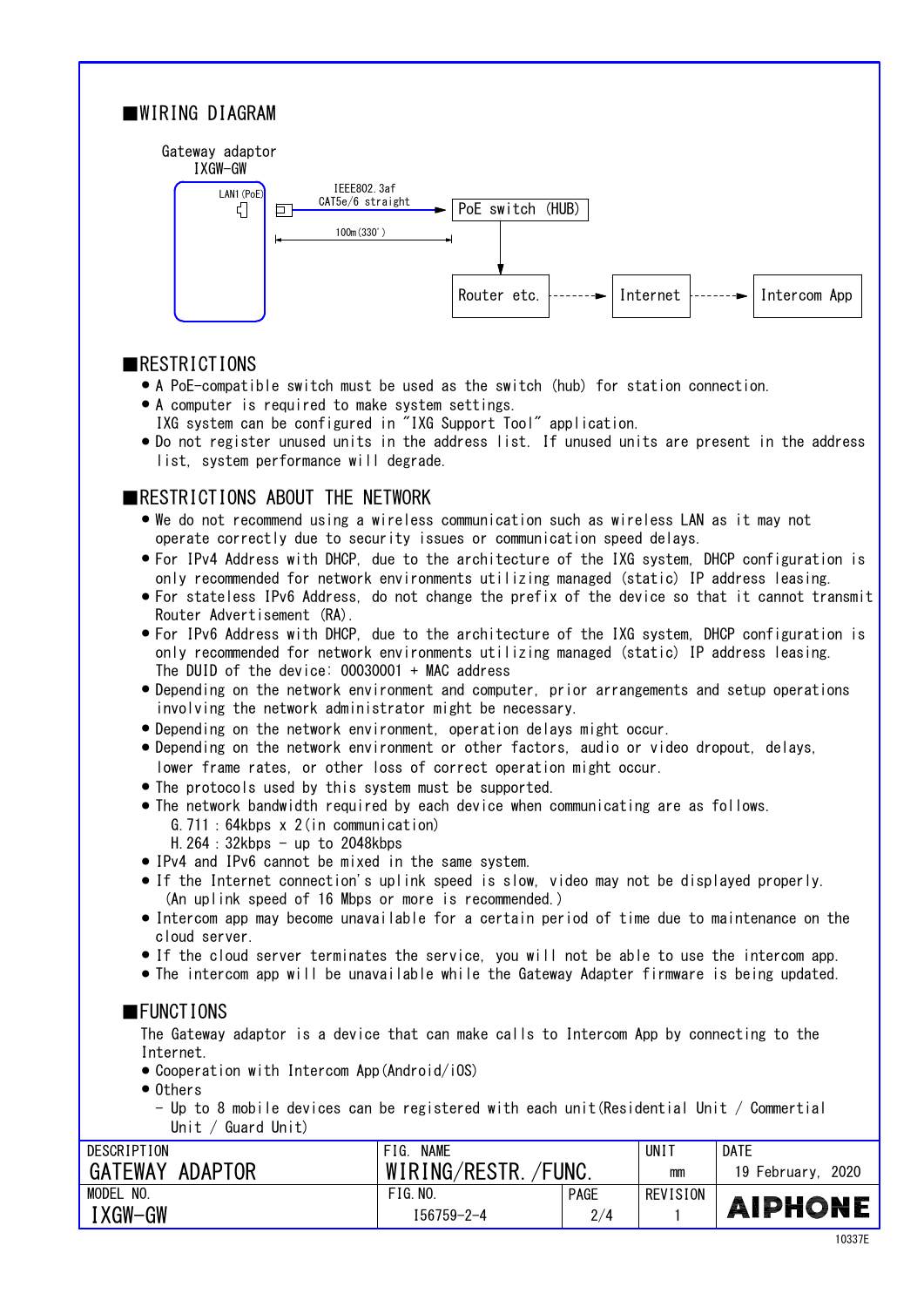| ■FUNCTION OF THE INTERCOM APP                                                                                   |
|-----------------------------------------------------------------------------------------------------------------|
| • Answer and communication                                                                                      |
| - Answer a call from a station and communicate with it.                                                         |
|                                                                                                                 |
| $\bullet$ Monitoring                                                                                            |
| - Monitoring a Door station: Monitor video and audio from a Door station                                        |
| (only own Residential unit or a Common Outside Area).                                                           |
| - Monitoring an Entrance station: Monitor video and audio from an Entrance station.                             |
| • Audio and video recording function                                                                            |
| - Automatic recording of audio and video: When receiving a incoming call, video and audio                       |
| can be recorded automatically for approximately                                                                 |
| 10 seconds. The recordings are saved on the IXG                                                                 |
| Cloud Server.                                                                                                   |
| - Manual recording of audio and video: Video and audio can be recorded manually for                             |
| approximately 10 seconds. The recordings are saved on                                                           |
|                                                                                                                 |
| the mobile device.                                                                                              |
| - Audio and video playback: Play audio and video recordings.                                                    |
| $\bullet$ Others                                                                                                |
| - Unlock a door: Unlock an electric lock while receiving an incoming call, during                               |
| communication, or while monitoring.                                                                             |
| - Incoming call history: Up to each 20 incoming calls are stored.                                               |
| the contract of the contract of the contract of the contract of the contract of the contract of the contract of |

- Microphone mute: During communication, the microphone can be turned off by the operation.
- Call rejection: Incoming calls can not be received by the setting.

#### ● Indicators

| Name                               | Status       | Description                          |  |  |
|------------------------------------|--------------|--------------------------------------|--|--|
| Status indicator   Orange flashing | Orange light | IXG Cloud Sever authentication error |  |  |
|                                    |              | Booting                              |  |  |
|                                    |              | Communication failure                |  |  |
|                                    |              | Firmware version upgrading           |  |  |
|                                    |              | Initializing                         |  |  |
|                                    | Green light  | Standby                              |  |  |

## ■SETTING

Using the "IXG Support Tool" application ● Install the application on a PC and use to create the setting file for all stations. Refer to "■IXG SUPPORT TOOL"

| DESCRIPTION               | <b>NAME</b><br>FIG. |             | UNI 1    | <b>DATE</b>          |
|---------------------------|---------------------|-------------|----------|----------------------|
| <b>GATEWAY</b><br>ADAPTOR | FUNCTION/SETTING    |             | mm       | 2020<br>19 February. |
| MODEL<br>NO.              | FIG. N0.            | <b>PAGE</b> | REVISION |                      |
| I XGW-GW                  | 156759-3-4          | 3/4         |          | <b>AIPHONE</b>       |